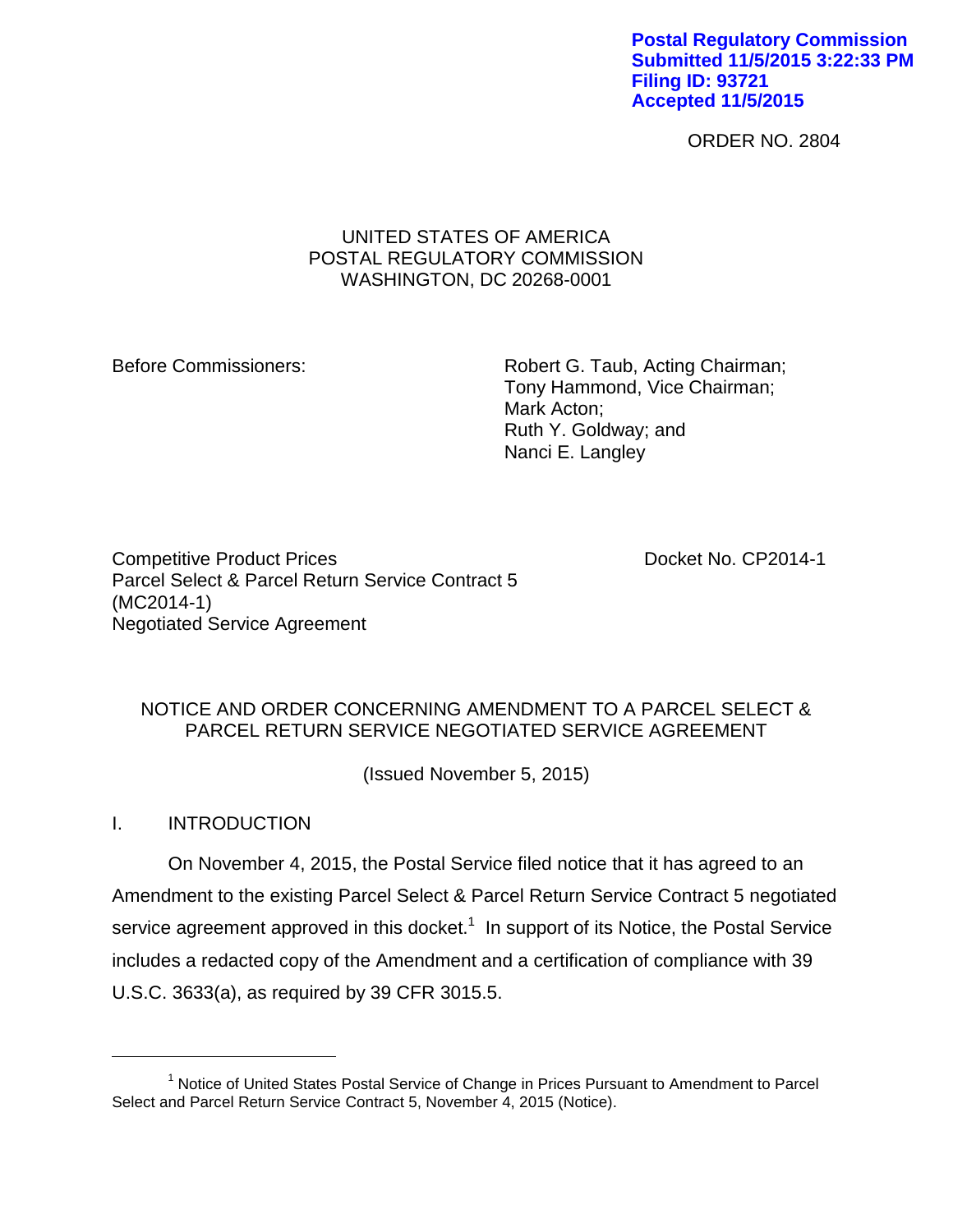The Postal Service also filed the unredacted Amendment and supporting financial information under seal. The Postal Service seeks to incorporate by reference the Application for Non-Public Treatment originally filed in this docket for the protection of information that it has filed under seal. Notice at 1.

The Amendment seeks to adjust the prices listed in Table 2 of Section I.I.3, as contemplated by the terms of the original contract.

The Postal Service intends for the Amendment to become effective one business day after the date that the Commission completes its review of the Notice. *Id*. The Postal Service asserts that the Amendment will not impair the ability of the contract to comply with 39 U.S.C. 3633. *Id.* Attachment B at 1.

### II. NOTICE OF FILINGS

The Commission invites comments on whether the changes presented in the Postal Service's Notice are consistent with the policies of 39 U.S.C. 3632, 3633, or 3642, 39 CFR 3015.5, and 39 CFR part 3020, subpart B. Comments are due no later than November 12, 2015. The public portions of these filings can be accessed via the Commission's website (*http://www.prc.gov*).

The Commission appoints Jennaca D. Upperman to represent the interests of the general public (Public Representative) in this docket.

#### III. ORDERING PARAGRAPHS

#### *It is ordered*:

- 1. The Commission reopens Docket No. CP2014-1 for consideration of matters raised by the Postal Service's Notice.
- 2. Pursuant to 39 U.S.C. 505, the Commission appoints Jennaca D. Upperman to serve as an officer of the Commission (Public Representative) to represent the interests of the general public in this proceeding.